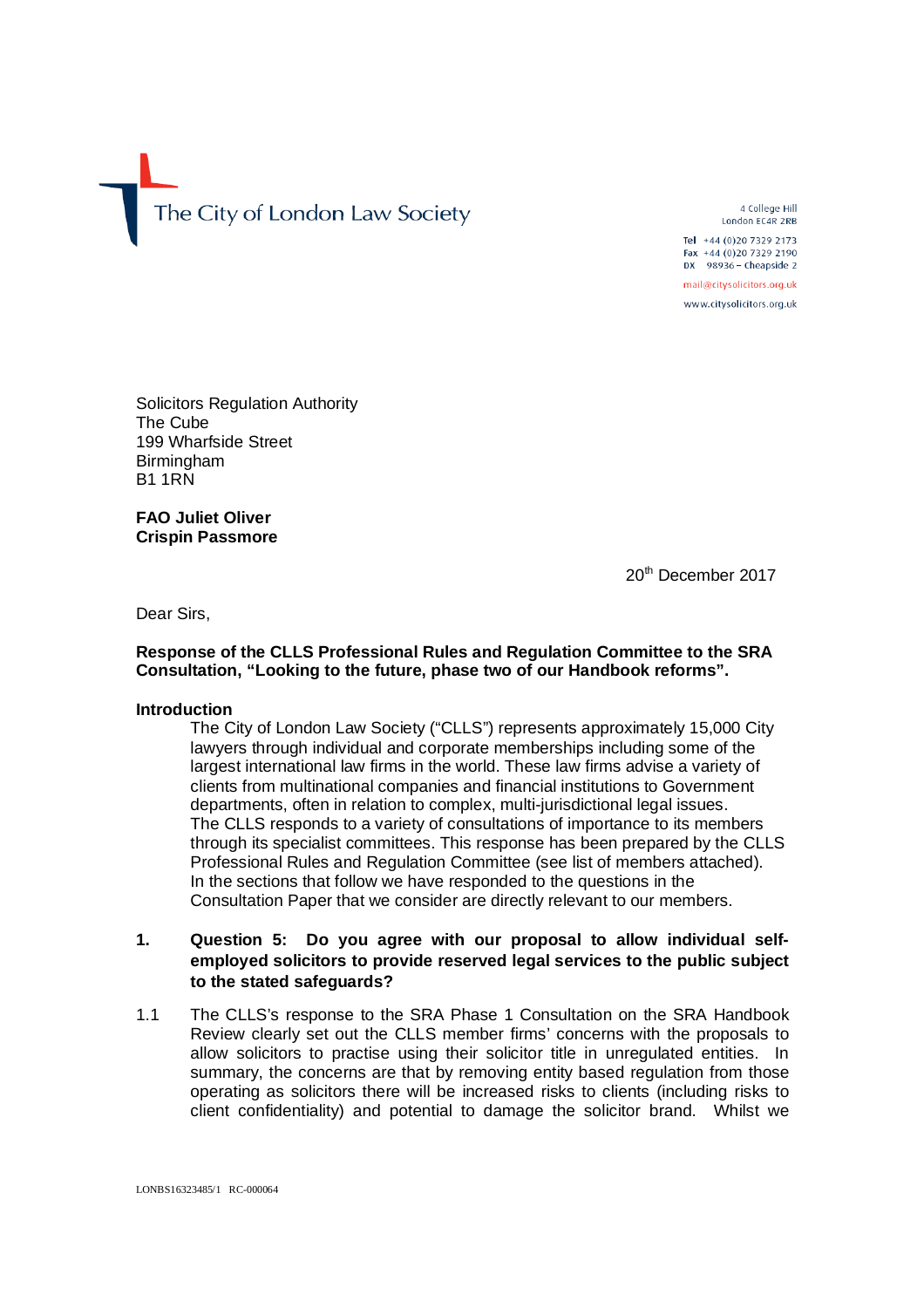accept that the SRA have decided to press on with these proposals, the CLLS remains concerned.

- 1.2 These further proposals to allow self-employed solicitors to provide reserved legal services give rise to fewer concerns primarily because of the requirement for these solicitors to obtain PII insurance. This is because insurers will scrutinise any applicant solicitors' proposed business plans, practice and regulatory history before providing insurance and because the cost of insurance is such that this type of practice will be most suited to well established and experienced solicitors who may want to retire from private practice but continue to advise occasionally without the expense and administrative burden of setting up as a sole practitioner. This form of practice is therefore less likely to be attractive to newly qualified solicitors (who may not have the competence to provide such services).
- 1.3 However, what is not clear is why the same (or similar) safeguards are not thought to be required where solicitors are providing services which comprise non-reserved activities. Whilst the SRA Consultation on "Looking to the future: better information, more choice" has put forward proposals to require solicitors working in non-Legal Services Act 2007 (LSA) regulated firms to inform clients of the absence of the requirement to hold compulsory PII, this requirement does not appear to extend to those solicitors working on non-reserved activities on a freelance basis. This means that in effect solicitors providing non-reserved legal services freelance will have very little external quality control or regulatory oversight particularly as the volume of this type of work is likely to be low (as opposed to that of solicitors working in non-regulated businesses) and therefore the number of clients or third parties complaining is also likely to be low.
- 1.4 Although non-solicitors are already able to provide non-reserved legal services without insurance or indeed any regulatory oversight, they are prohibited from using the solicitor title. Although we accept that solicitors who have been trained may well be better equipped to provide these types of services, without any oversight the risks to clients and the potential to compromise the solicitor brand remain, and we believe that these should be addressed in part by ensuring that clients are protected by adequate professional indemnity insurance whether or not they are purchasing reserved services.
- 1.5 Please note that whilst the consultation makes it clear that only solicitors operating under the new freelance provisions or in regulated entities would be able to provide reserved legal activities, the wording in Rule 9.1 of the draft SRA Authorisation of Individuals Regulations allows all solicitors and RELs (regardless of where they practise) to provide reserved legal activities (except notarial activities). The SRA should therefore revisit the drafting of this Rule.
- 1.6 Finally, although not applicable to CLLS members but rather to many of their inhouse lawyer client contacts, we note that the consultation does not make clear that in-house lawyers will continue to be able to provide reserved legal activities (as entitled under Section 15 of the Legal Services Act 2007) as they will not be providing services as freelancers or as employees of a SRA regulated entity.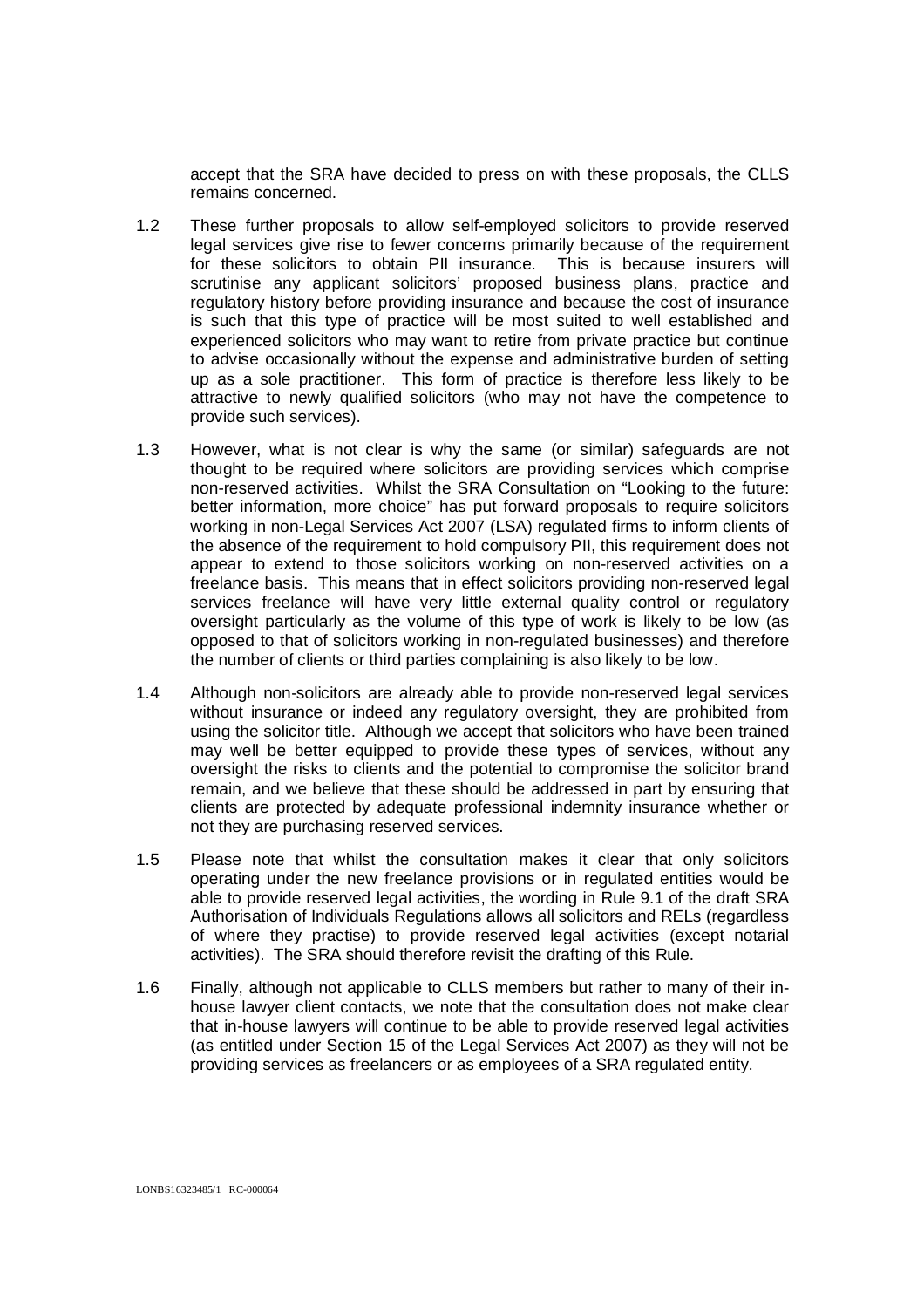- **2. Question 6: What are your views on the policy position set out above to streamline character and suitability requirements, and to increase the flexibility of our assessment of character and suitability?**
- 2.1 The CLLS agrees with the SRA adopting a more flexible approach to considering character and suitability issues. We also agree with the SRA taking a "commonsense case by case approach" in deciding character and suitability issues and its proposal to take into account any harm or mitigating factors.
- 2.2 In respect of the requirement only to report cautions from the police not involving dishonesty or violence, local warnings or Penalty Notice for Disorder (**PNDs**) etc., where the solicitor has received "more than one", more guidance should be provided on what is meant by "more than one". For example, does this refer to the number of occurrences on an annual basis or are solicitors only excused from having to report the first ever occurrence (but thereafter every other occurrence must be reported)? When reporting the second occurrence, should reference be made to the first, even if that occurred many months or years earlier?
- 2.3 In general, the CLLS would prefer for local warnings and PNDs to be excluded from the list as a "criminal finding". The wording "criminal findings" suggests that a decision to convict has been made by a competent authority after a proper process. However, local warnings are in effect just a subjective note by an officer and penalty notices are really fines.
- 2.4 Given that relevant applications to the SRA now go direct to case workers (rather than through regulatory managers) it is difficult for individuals/firms to establish whether applications will be rejected for lack of evidential requirements. It is worth noting that the table of evidential requirements suggests that in each case you need to seek a reference in order to show you have learnt from an experience. It is extremely burdensome and personally stressful for lawyers to have to seek such references from existing or previous employers or tutors and to do so for some of the less serious offences/conduct (e.g. a PND for littering) is completely disproportionate. If the list of offences is to include minor matters, the SRA needs to provide more robust and proportionate guidance on this point.
- 2.5 In respect of the removal of character and suitability testing from students and people about to enter the profession (or within a period of recognised training), provision should be made to ensure that those seeking confirmation from the SRA during their period of study that any particular issue will not give rise to a character and suitability issue can then rely on those confirmations (so that they do not incur expense studying only to find they have a problem later).
- 2.6 Finally, Rule 5.2 of the proposed Assessment of Character and Suitability Rules does not specify when you must provide a certificate from the Disclosure and Barring Service.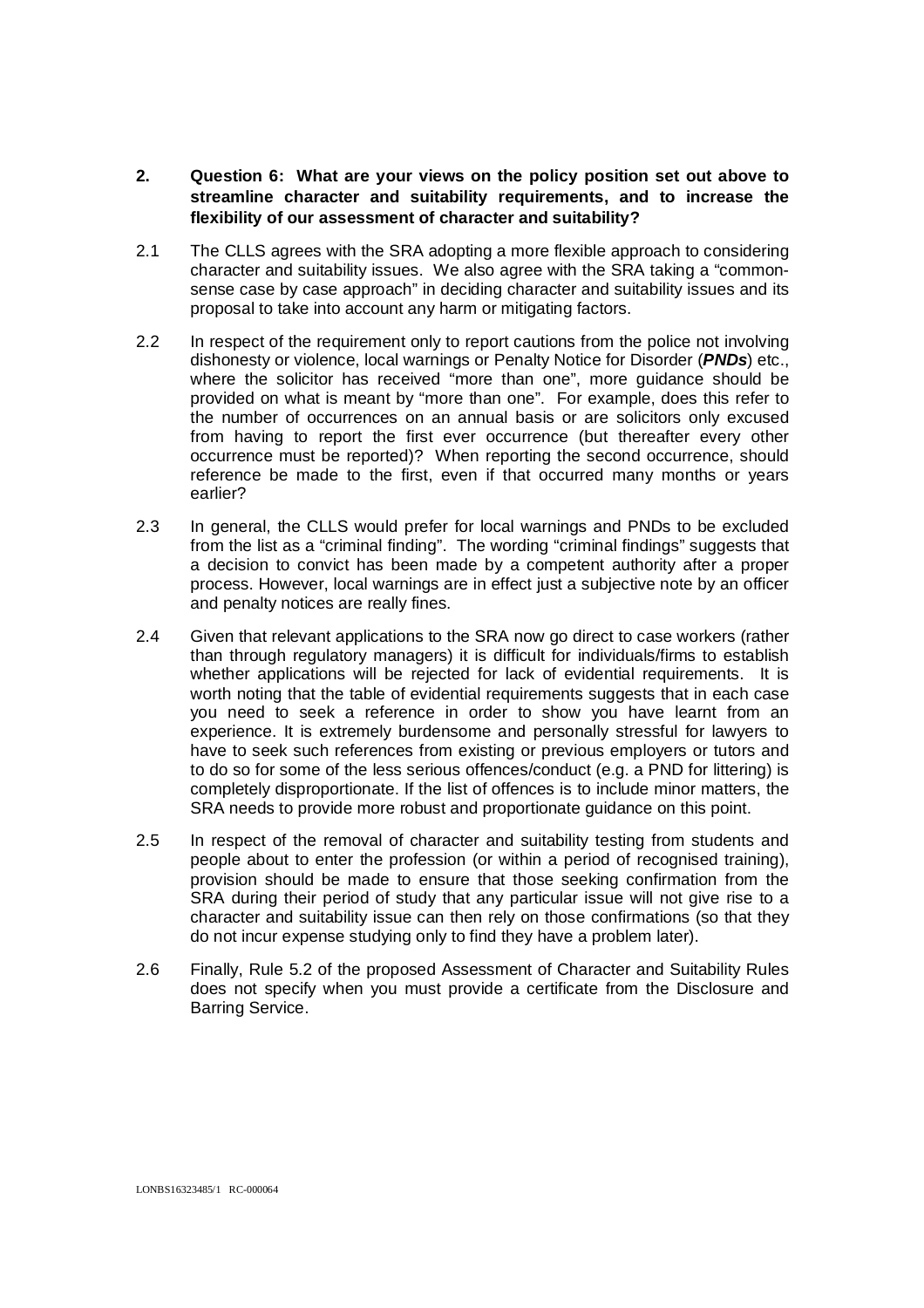## **3. Question 8 –** Yes

# **4. Question 9: Do you agree with our proposed streamlining of the Overseas Rules and the European Cross-Border Practice Rules?**

We have a number of comments on the proposed new Overseas Rules which we are setting out in two parts. More significant issues are set out in Section 4.1 and more minor/drafting comments are set out in Section 4.2.

### 4.1 **More significant issues**

4.1.1 **The new requirement is to "actively monitor compliance with these rules, and report any serious breach to the SRA":** this in terms seems significantly to extend the current limited regime, which requires monitoring and reporting of only material and systemic breaches (as specifically explained as being much more limited) of the Overseas Principles. The proposed drafting suggests a new more extensive monitoring and reporting regime for overseas practices perhaps unintentionally bringing it more in line with "domestic" monitoring and reporting under the Codes of Conduct for Firms and Individuals. We refer specifically to Rule 6.2 of the current Overseas Rules. This states:

"In relation to an overseas practice, a material or systemic breach will relate either to the character and suitability of an individual, the financial vulnerability of an overseas practice outside of established business planning, or a pattern of behaviour within an overseas practice that infringes Overseas Principle 6 [bringing the overseas practice, regulated individual or firm or the legal profession into disrepute etc]". Examples are then provided of the sorts of breaches required to be reported which, in relation to "behaviour problems" refer to criminal convictions and regulatory disciplinary action.

We do not support that extension of the monitoring and reporting regime and the SRA has not provided any explanation of why they think that is needed in order to meet a regulatory concern. The more proportionate approach addressed in the current Overseas Rules which effectively narrows the SRA's regulatory oversight of overseas practice to matters that engage public trust and confidence (such as financial stability and individual character and conduct issues) has not in our view caused concerns and should be continued.

4.1.2 **The retention of Principles 7 and 8 (proper standard of service; and proper governance and sound risk management principles) when these no longer apply domestically as Principles:** we query if that is really justifiable, in circumstances where beaches would not be reportable or enforceable by the SRA (unless they are material or systemic within the explanation provided in current Rule 6.2, in which case it is likely that in many cases they would engage new Overseas Principle 2 anyway) and so would support deleting them from the Overseas Rules. If they are regarded as important standards the SRA feels should nevertheless be complied with overseas (even where local regulatory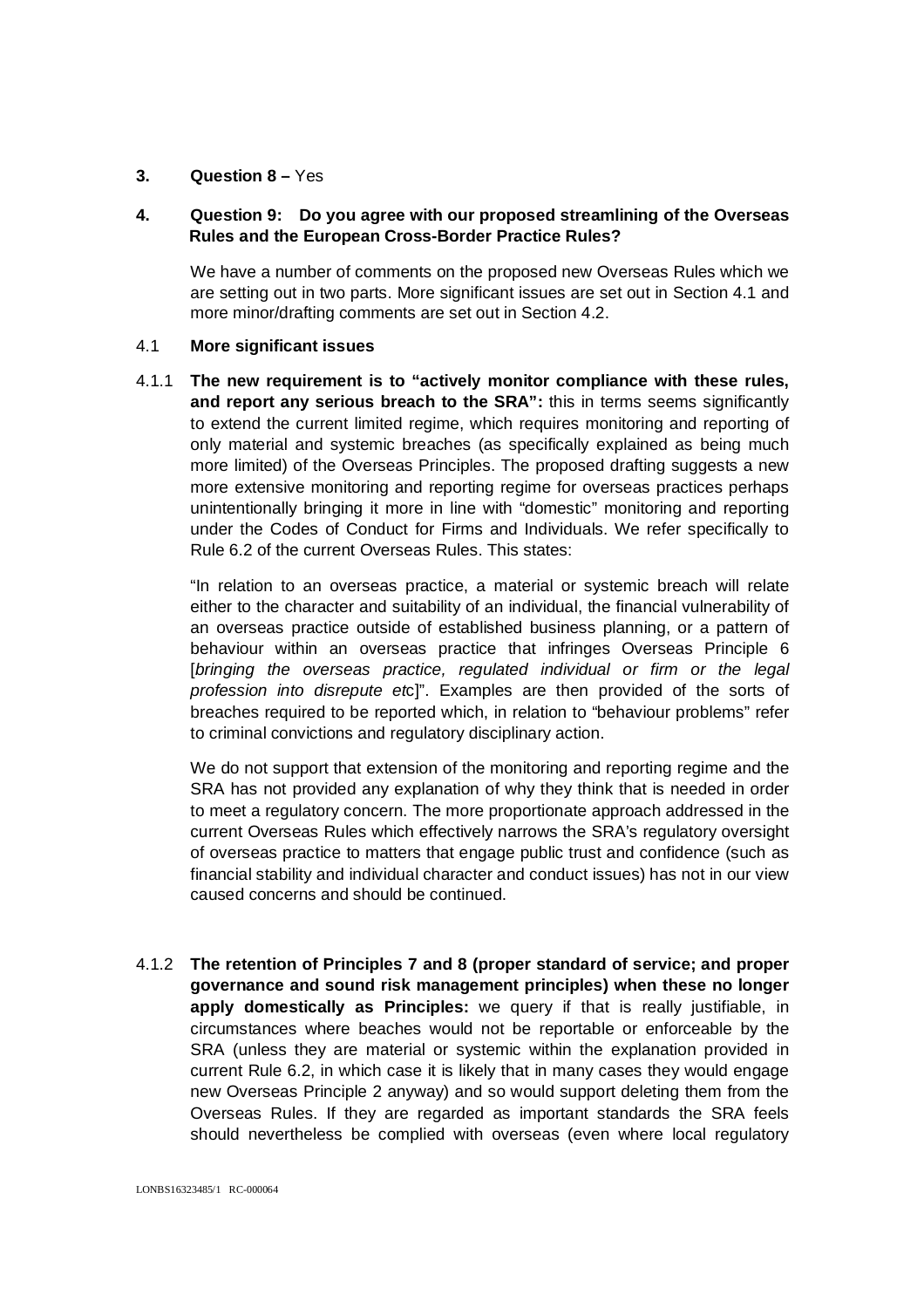requirements may not be so prescriptive) and even though they would not be applicable domestically (other than indirectly within the terms of the Codes), we query if it would not perhaps be better cosmetically to include them as separate standards/Rules rather than add them as additional Principles that are inconsistent with those that apply domestically.

- 4.1.3 **Likely confusion about what "other rules" are applicable to overseas practice. See the last sentence of the third para of the introduction and Rule 1.4:** we believe it would be much more helpful if the proposed new Rules could be seen to be a complete set of rules for overseas practice (**OP**) even if, as under the current Overseas Rules, they expressly cross refer to specific other rules. Leaving this to guidance would be an alternative (albeit less desirable) possibility rather than leaving it open-ended but we think that would not be as user friendly as the current Rules and it may be seen to open up the possibility of additional regulation "by the back door" in future without having to change the Overseas Rules which we think would be undesirable.
- 4.1.4 **Confusion about which individuals the Overseas Rules apply to: under Rule 1.1 (a) the Rules apply to "you" as "a regulated individual who is practising overseas".** Applying the definitions in the Glossary that means it will cover the "managers, members and owners" of an overseas practice when acting in that capacity. So, it will clearly include a member of the LLP working within an overseas branch. But it won't include "nominal/as if" partners who are held out as partners within many international firms even if they are actually managing an overseas branch if they are not themselves LLP members. It probably – although we think this isn't very clear – also won't include those LLP members in an international firm who are based in London or elsewhere around the world who have no involvement with the particular overseas practice (as we do not think they would be "practising overseas" for these purposes just because they happen to members of the global LLP). However, it is not clear if this is what is actually intended to meet the SRA's regulatory objectives. Similarly, criminal conduct of a "nominal/as if" partner who is not an LLP member, even if he/she may be in charge of an overseas branch would seem not be required to be reported under Rule 4.3(a) because the definition of "manager" will not capture those held out as partners in relation to an LLP who are not actually members. We also query if that is really what is intended in relation to international firms.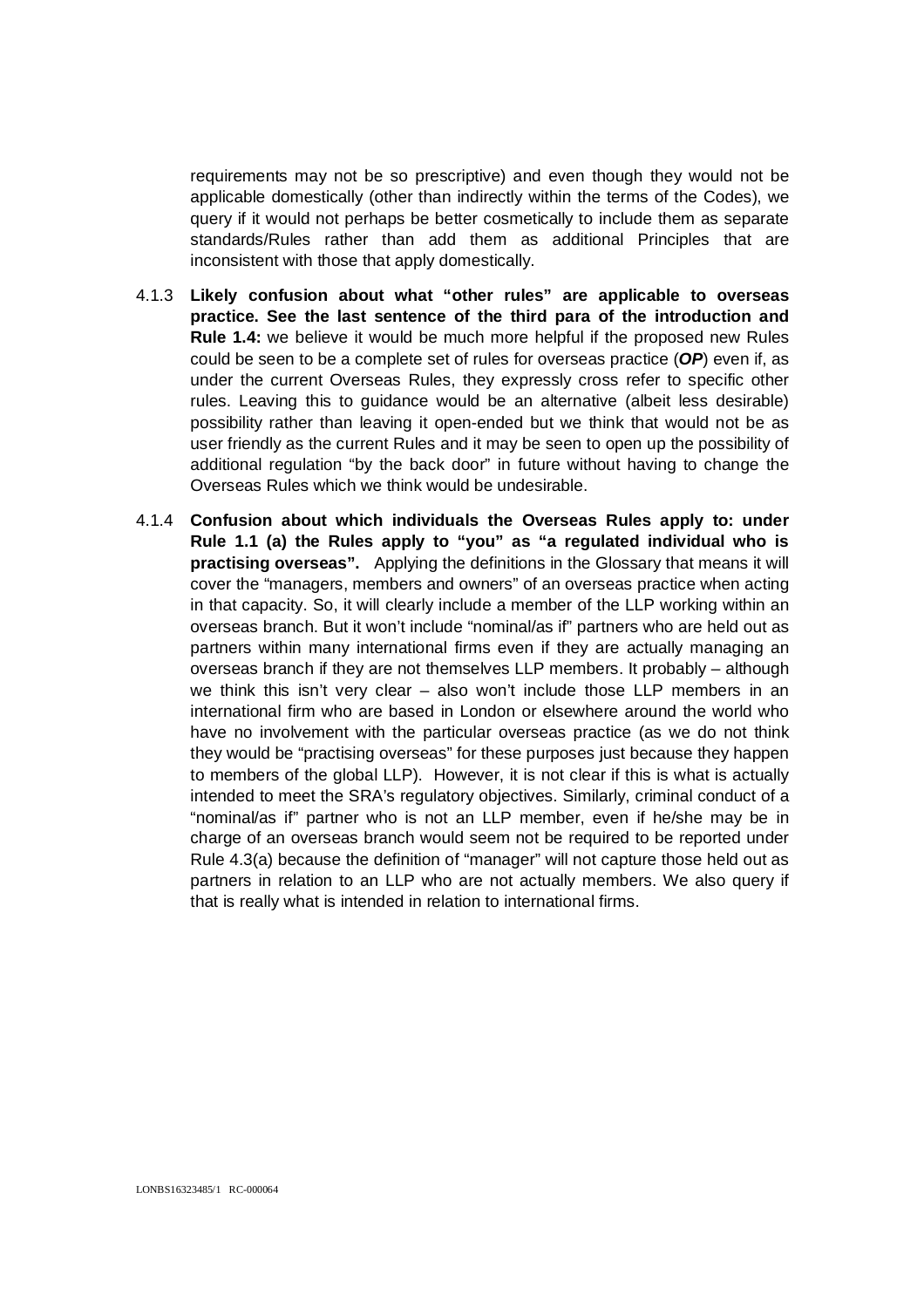4.1.5 **The SRA's rights to authorise withdrawals from overseas client accounts under Rule 3.1(d)(iii) and otherwise to "prescribe" permitted circumstances:** this new power works in connection with the practise of England & Wales solicitors to whose practise overseas these Rules apply directly, but it seems to us to be inappropriate encroachment on the local regulator's prerogative in connection with the practise with a foreign lawyer who is not directly regulated by the Overseas Rules, and whose conduct when handling this money will be regulated locally and subject to local rules. We query if this encroachment is what is intended. More generally in relation to the provisions concerning overseas client accounts, we think a strong case can be made (which we would expect that our CLLS membership would support) for reducing and streamlining further the level of detail of what is required for overseas accounts. We would support the rules retaining a statement about what the SRA expects of E&W solicitors/regulated firms practising overseas when handling money, and which provides a safety net for those jurisdictions where there are no local rules which come into play. However, we think that it may be more difficult to justify the sort of prescription which is in these draft Rules as really being required to protect consumers/clients. Why not instead just preserve a standard equivalent to the current Overseas Principle 10, which states that "You must protect client money and assets", whilst retaining the guidance that is currently in the Overseas Rules about the need to comply with local regulatory requirements in relation to client money, documents and assets and to ensure that they are protected appropriately?

### 4.2 **More minor/drafting issues**

- 4.2.1 The definition of "established" seems to have disappeared from the Glossary. This is currently important to many firms to ensure there is clarity on when someone working on a temporary basis overseas – and international firms will regularly have quite a number of them - still has to comply with the "full" Codes rather than the less extensive Overseas Rules. If it is intended that it will now be covered expressly in guidance, that may be less helpful than the current position to provide certainty in the application of the Rules.
- 4.2.2 We query what the prescribed form of annual return for each overseas practice, required by Rule 4.5, will look like. It would be good to have some comfort that there is no intention to expand the current arrangements and in effect require more substantial supervision and regulation of overseas practices by the back door.
- 4.2.3 "European cross-border practice" does not seem to be defined in the Glossary any more. This needs to be reinstated although redefined as it is currently defined by cross reference to Rule 2.1 of the Cross-Border Practice Rules which are being replaced by Part B of these Rules. We query if there is any intention substantively to change this definition. It would perhaps be helpful to clarify this since the current definition is somewhat confusing in referring to professional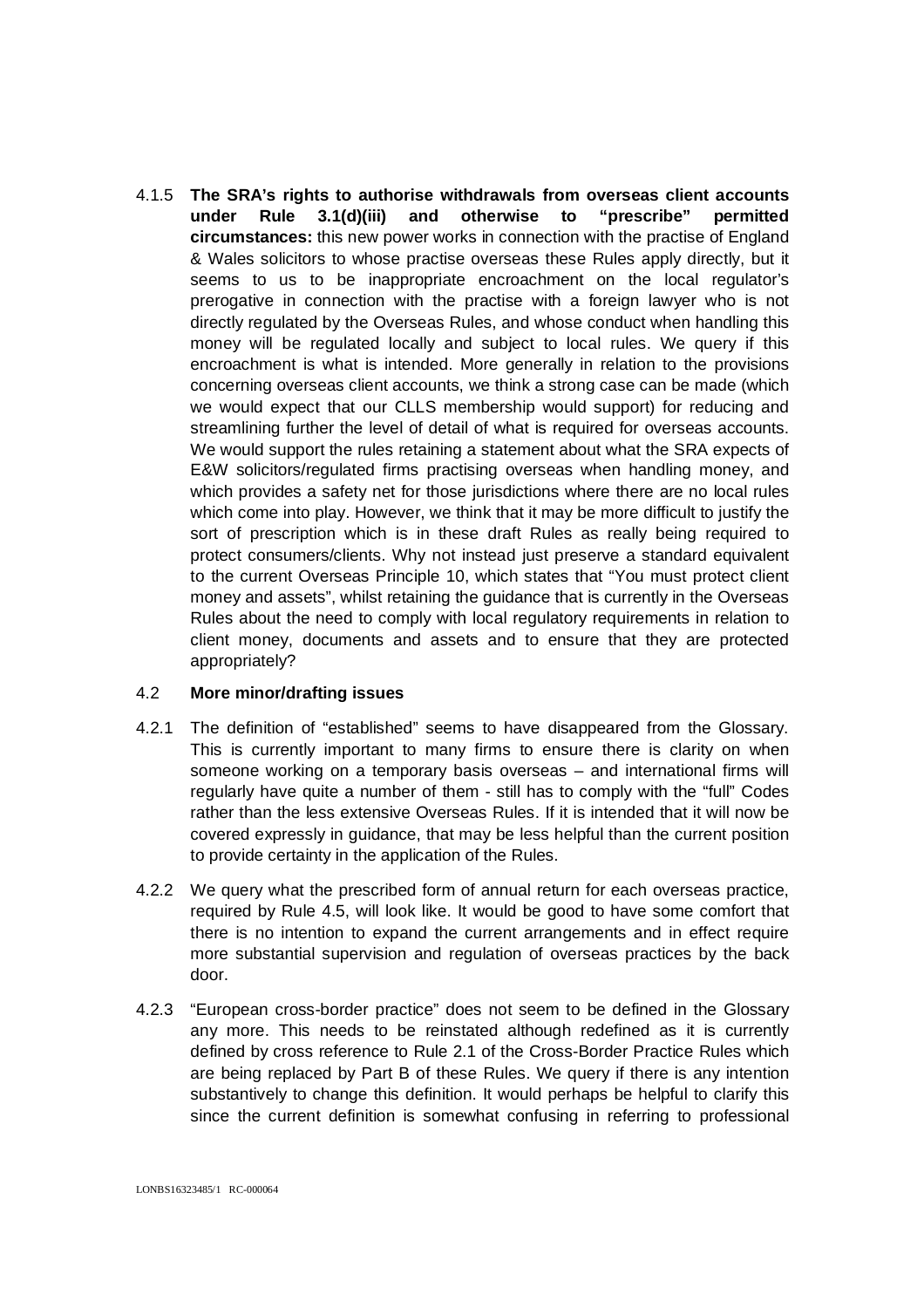contact and professional activity, in each case, that is regulated by the SRA without clarifying what/where/how. We also query if there is any risk of conflict between the Rules in 4.1 and 4.2 of these Rules where, for example, a solicitor established in an overseas practice works together with an external lawyer on cross border work regulated by the SRA: is it clear that there can be no conflict between the requirements of the Overseas Principles in Part A and the applicable provisions referred to in Rule 5.3 and, if there is such a conflict, which provisions would prevail?

- 4.2.4 **Removal of guidance notes:** it would be good to know whether it is intended that any or all of the current guidance, much of which is helpful, is to be reproduced in new guidance in future. We would prefer, if it is deleted from the Rules, that it is retained and reissued as guidance at the time the new Rules are made.
- 4.2.5 **Enforcement strategy:** there seems to be nothing in the draft Enforcement Strategy that expressly addresses the approach to the Overseas Rules. As drafted, it is certainly arguable that the Enforcement Strategy is not relevant as it expressly refers to the Principles and Codes of Conduct not the Overseas Principles and Overseas Rules. Query if that is the intent and/or whether there should be a statement made about a different approach for dealing with enforcement of the Overseas Rules.
- 4.2.6 On the definition of client money, we note that "Client money (overseas)" has been replaced with "client money" and in the Glossary this references Rule 2.1 of the domestic SRA Accounts Rules for its definition. This domestic definition of "client money" does not work in this context - it refers to "regulated services" which few if any of the overseas offices of international firms will be supplying. That will mean that very little of the money handled for clients in overseas offices will be "client money" and thus subject to these rules but we query if that is really what is intended. Cross referencing these Rules back to the domestic Rules also undermines the concept which underpinned the drafting of the Overseas Rules, of cutting them loose entirely from the domestic Rules so they stood alone for ease of use and interpretation. It doesn't add anything to the user-friendliness of the Rules, which are much easier to navigate if all these sorts of cross references and interdependencies are eliminated. The solution would be to reinstate a separate definition of "client money (overseas)".
- **5. Questions 11, 12 & 13: Do you agree with our new proposed review powers? Do you agree with the proposed 28 day time limit to lodge all requests for internal reviews? Do you agree with our proposed approach to enforcement?**
- 5.1 **Enforcement:** We agree with some of the proposed approach. We have both a general point and some specific ones to make here.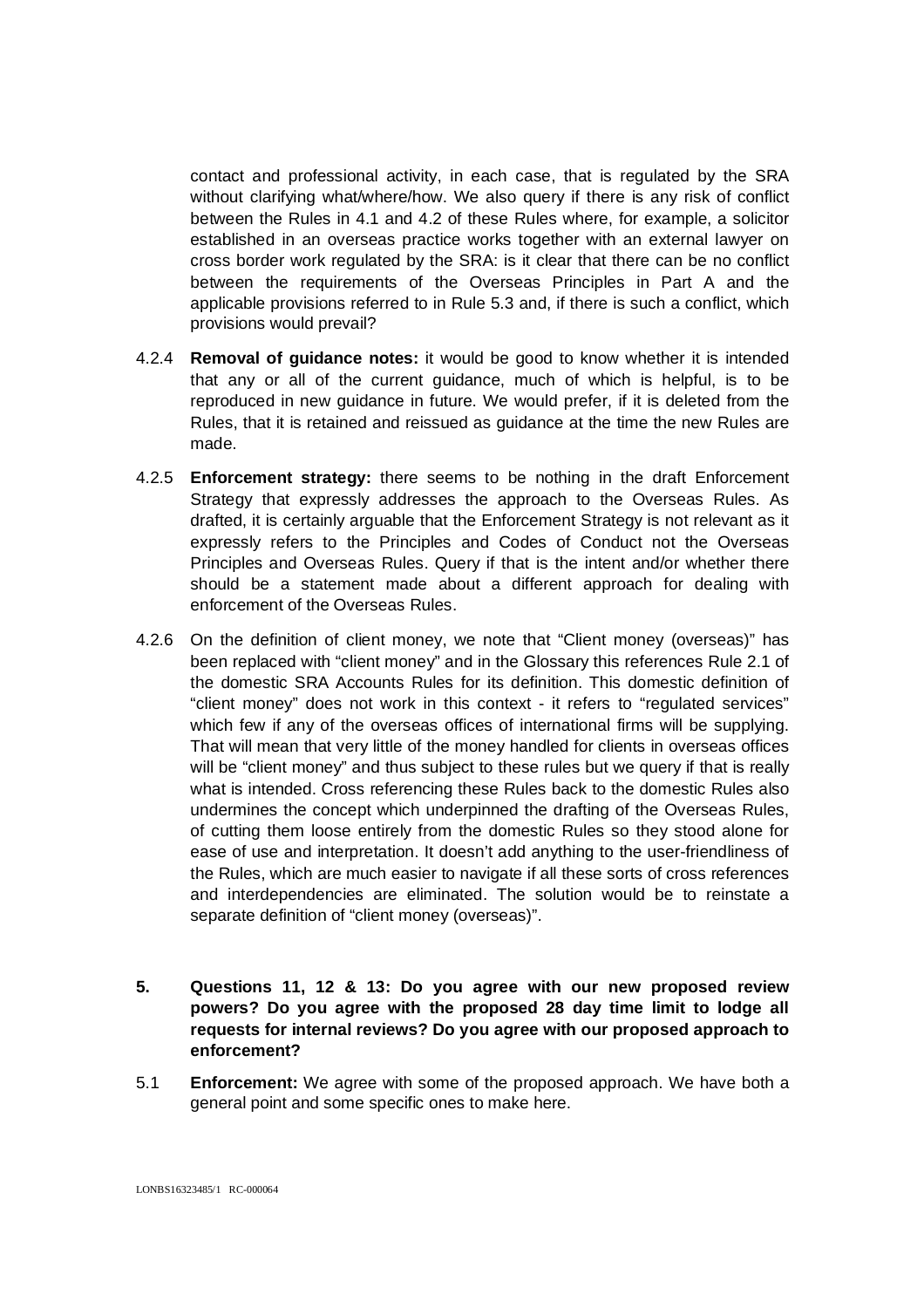5.1.1 Generally, while understanding the rationale behind the approach proposed by the SRA, the CLLS is concerned that the overall Handbook creates an uncertain and unstable environment for firms and their staff.

There is a lack of clarity in the draft Enforcement Strategy which, combined with the proposed draft SRA Regulatory and Disciplinary Procedure rules and the more principles orientated Codes, will lead to a lack of certainty about expectations, enforcement and discipline. The SRA has stated that its purpose in reducing the size of the Handbook is to make it easier to understand (and follow). Having an enforcement strategy that is a "living document which will be updated/revised as the need arises", coupled with guidance that will be similarly fluid will threaten this aim; and will certainly give the perception of doing so.

We are also concerned that too much of the enforcement strategy is open to interpretation with the result that actions will rest with, and be subject to, the individual view of each SRA decision maker. This does not provide sufficient certainty in order to assist the regulated with deciding how to carry out their roles, it does not provide the appropriate level of predictability that anyone would have the right to expect when facing disciplinary action, and it will not provide the level of assistance required by those within firms who are tasked with particular risk functions, including the COLP.

This lack of specificity means it is even more important that professional obligations are defined and written into the Handbook. It is our view that when it comes to regulation, clear rules need to be set out in one easily accessible place so that people can understand what is expected of them and, should they ever become subject to disciplinary proceedings, have clarity about how that process will work and the standard to which they will be held. For example, we believe that specific rules around reporting and associated other obligations (as currently set out in the Authorisation Rules or Practising Regulations) should be put in a discrete part of the Handbook (in a "Reporting Rules" section perhaps) rather than discussed generally in the Enforcement Strategy and touched on in other places such as the Code Principles and the Solicitors Accounts Rules.

We accept that it is important for the SRA to have appropriate internal guidance on when and how to progress cases and that there should be a dialogue with the profession on issues - but at a fundamental level the regime should be clear and should be defined, for the benefit of the SRA's own staff and the profession.

One specific way to mitigate the lack of specificity in the proposed Enforcement Strategy would be to publish and maintain a database of cases and outcomes, giving factual summaries, organised by subject matter. We would envisage this being a purely informative tool for the profession and the SRA's staff, and for that reason we would expect it to be anonymised (so that it does not impose a yet further publication sanction on the firms or individual concerned, or publish by name cases where the decision was to impose no sanction.) Presently there is an inequality of arms and therefore a risk of procedural unfairness in that the SRA has access to all data concerning previous cases, including unpublished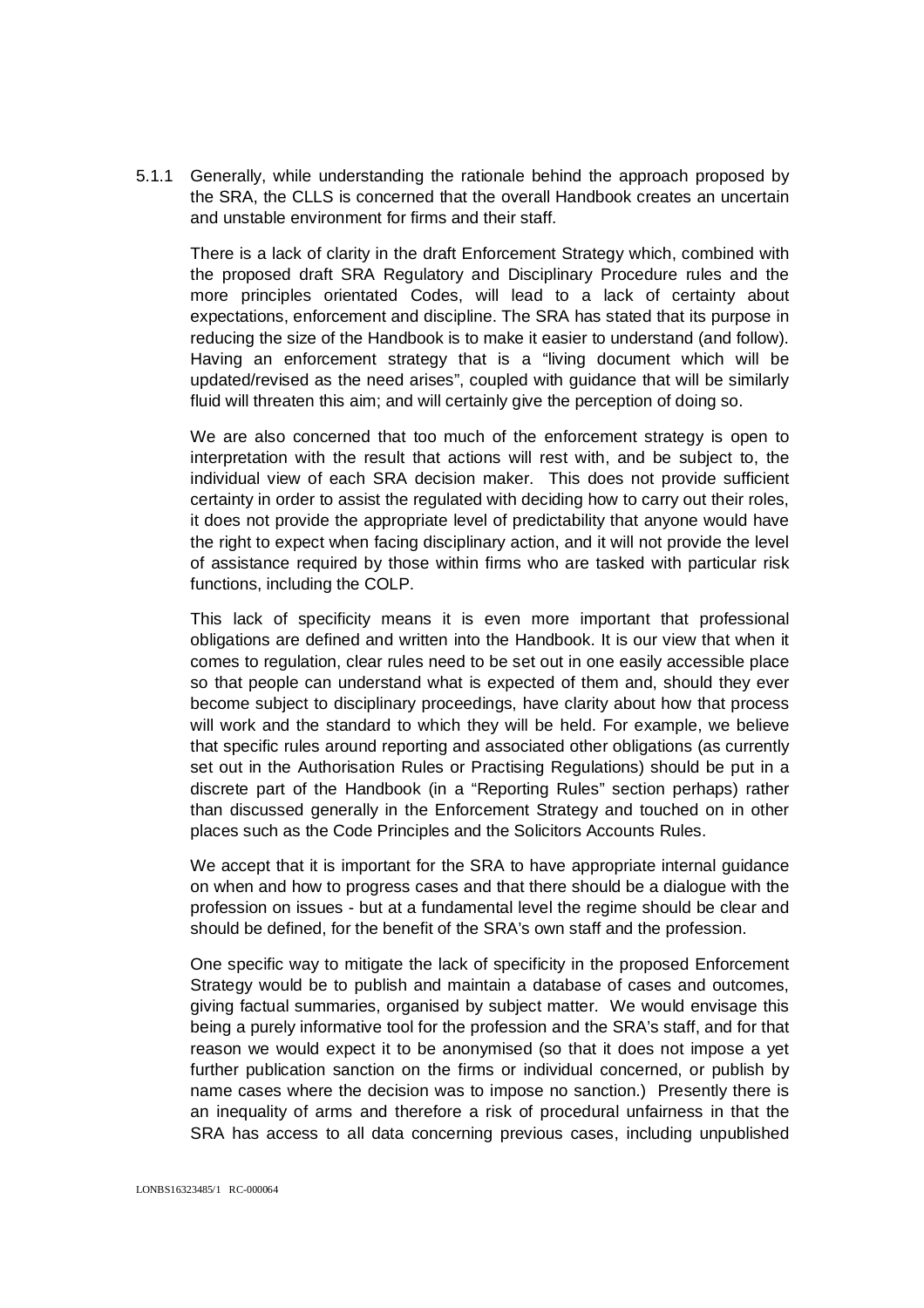cases, whereas the regulated do not. Databases of this nature by subject matter are now maintained by several Ombudsmen and other regulators, and it could prove an immensely valuable tool for the profession.

We have the following specific points which highlight our general concerns in this area.

### 5.2 **Reporting:**

- 5.2.1 The definition of serious breach (which appears both in the enforcement strategy and in the disciplinary procedure rules) does not exist in the proposed new Handbook. Is it intended to be different from "serious misconduct" or "material breach" in the previous Code and Authorisation rules and if so, why and how? We believe that "serious breach" should be defined in the Handbook so as to lead to certainty. Further, in our view it would be disproportionate for the rephrasing of these expressions to amount to a significant change in substance to a regime that is well understood by the profession and apparently effective.
- 5.2.2 The Handbook should be clear about where the reporting threshold lies. The draft Enforcement Strategy states, "For example, where a breach is minor and unlikely to be repeated, we are likely to decide that no action would be warranted." Under the current rules a minor breach that is unlikely to be repeated would be viewed by most firms and individuals as immaterial and therefore not reportable in the first place. We feel that guidance such as this, together with the rephrasing of the breach provisions referred to above, will give rise to a regime of over-reporting in which any perceived breach of the Code of Conduct will be reported.
- 5.2.3 Further, we consider that the Handbook should be clear about the effect on the reporting threshold of any subsequent guidance issued by the SRA. For example, the warning notice on offensive communications issued on 24 August 2017 states that "we treat any communications which are offensive seriously, whether on the grounds of the 'protected characteristics' under the Equality Act 2010 **or otherwise** (our emphasis)". Does that mean that any offensive communication, of whatever nature, must be reported?

We would like to see an express recognition in this regard of the right and obligation of firms to be given the opportunity (and time) to conduct a reasonable amount of investigation in order to decide whether a reporting obligation has arisen and what should be reported. This would enable firms to respect their obligations to their staff and partners by ensuring that matters are not wrongly notified, and it would enable firms to assist the SRA not to waste resources.

The SRA has advanced no evidence that a fundamental readjustment of the circumstances in which a report needs to be made is required in order to meet the regulatory objectives. Such an adjustment would represent an ever widening divergence from the regimes that operate for legal professionals on the Continent or in the United States without any apparent objective justification based on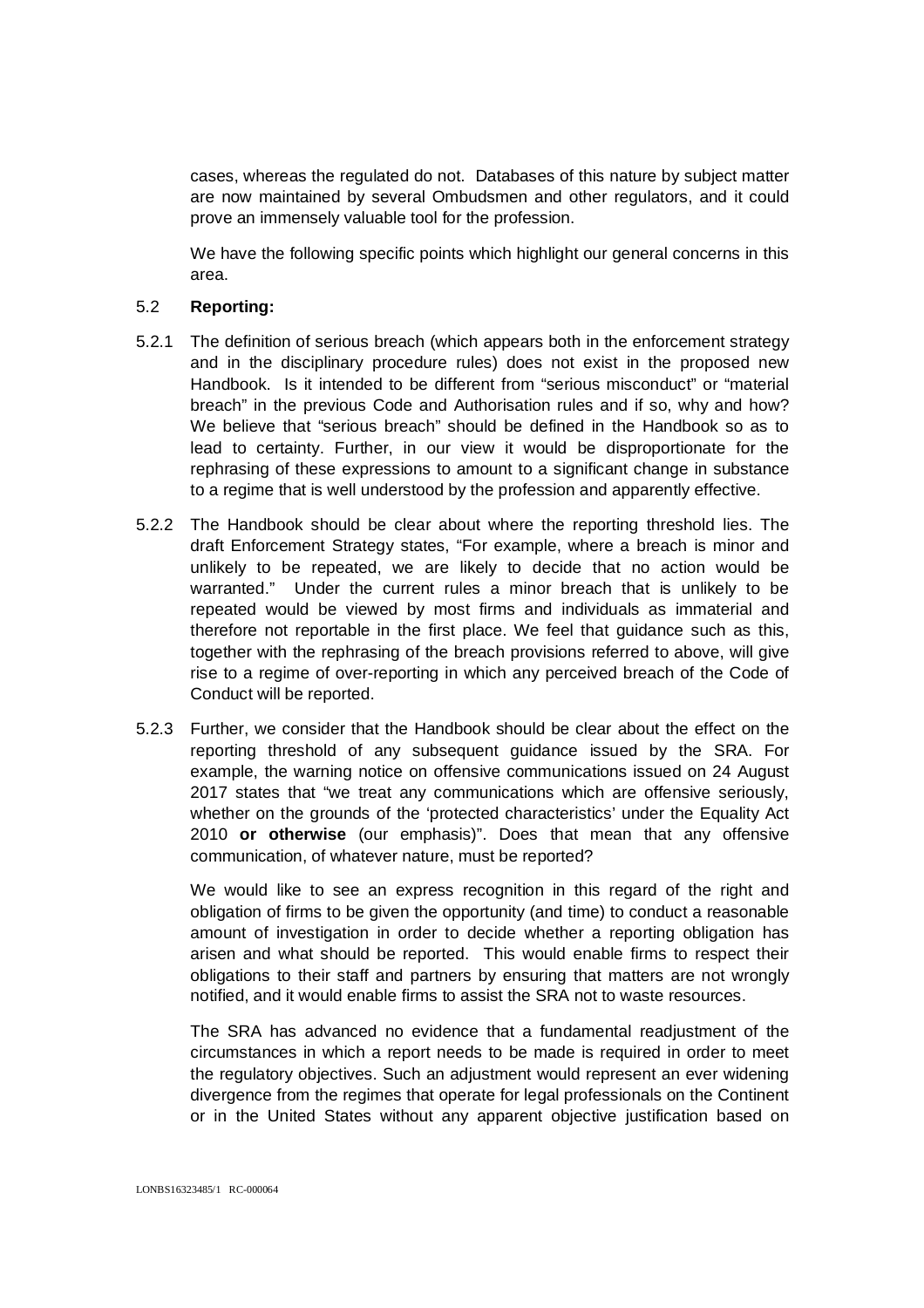protecting clients or advancing the profession. Rather, excessive reporting without a clear regulatory purpose will increase costs and distraction within firms, steps that will ultimately be to the detriment of clients in terms of the passing on operating overheads if not otherwise.

We feel that the limited resources of firms, and of the SRA, should be focussed on what really matters for consumer protection and the vitality of the profession. This means that the existing approach in the Authorisation Rules concerning "material" and "non-material" breaches should be retained along with factors that assist in determining whether something is material. It is currently well understood, for example, that one would consider the level of impact on a client, whether a failure was a one-off or systemic and/or whether money was involved as determinates of materiality.

We must not let reporting become a 'white noise' of no practical benefit or a tactical tool. We have raised concerns before that more widespread tactical use may be made of a lower reporting threshold when matters arise between firms whilst acting 'across the table' on a matter. We suggest that clarity be given regarding the duty to report when dealing with an internal firm matter by comparison with the conduct of individuals at another firm (which may be different). Again, this should be in a "Reporting Rules" section of the new Handbook.

- 5.2.4 **Cooperation:** Whilst we recognise that co-operation is properly a mitigating factor, we are concerned at the suggestion that if a firm or individual does not voluntarily provide information, that will be viewed as a lack of cooperation – and factored into the decision about sanction. There may be some cases where, for example, in order to protect client confidential information or avoid client criticism, a firm requires a Section 44 notice to be issued prior to the delivery of certain information. Likewise, a firm's considerations of its obligations under its partnership arrangements and of the risk of disclosure in associated civil action may constrain its engagement with the SRA in relation to, for example, a matter of partner conduct, and that should not be taken as a failure to cooperate. In appropriate circumstances, the SRA should also be prepared to receive sensitive information without written communications taking place.
- 5.2.5 **Role, experience and seniority:** Large firms would like to see some explicit recognition in this section of the Enforcement Strategy of the fact that junior solicitors simply do not have the same degree of autonomy or executive decision-making as more senior members of the team on a client matter. Junior solicitors are of course solicitors, and they must take the responsibility of being solicitors, but it is unrealistic for the SRA to treat them as having the same level as responsibility as, for example, their supervising partners, and we would like to see this explicitly recognised.
- 5.2.6 **Mitigations/Mitigating Features & Harm:** The section of the Enforcement Strategy dealing with factors that decide what action to take is vague, particularly when discussing the difference between "mitigating features" and "personal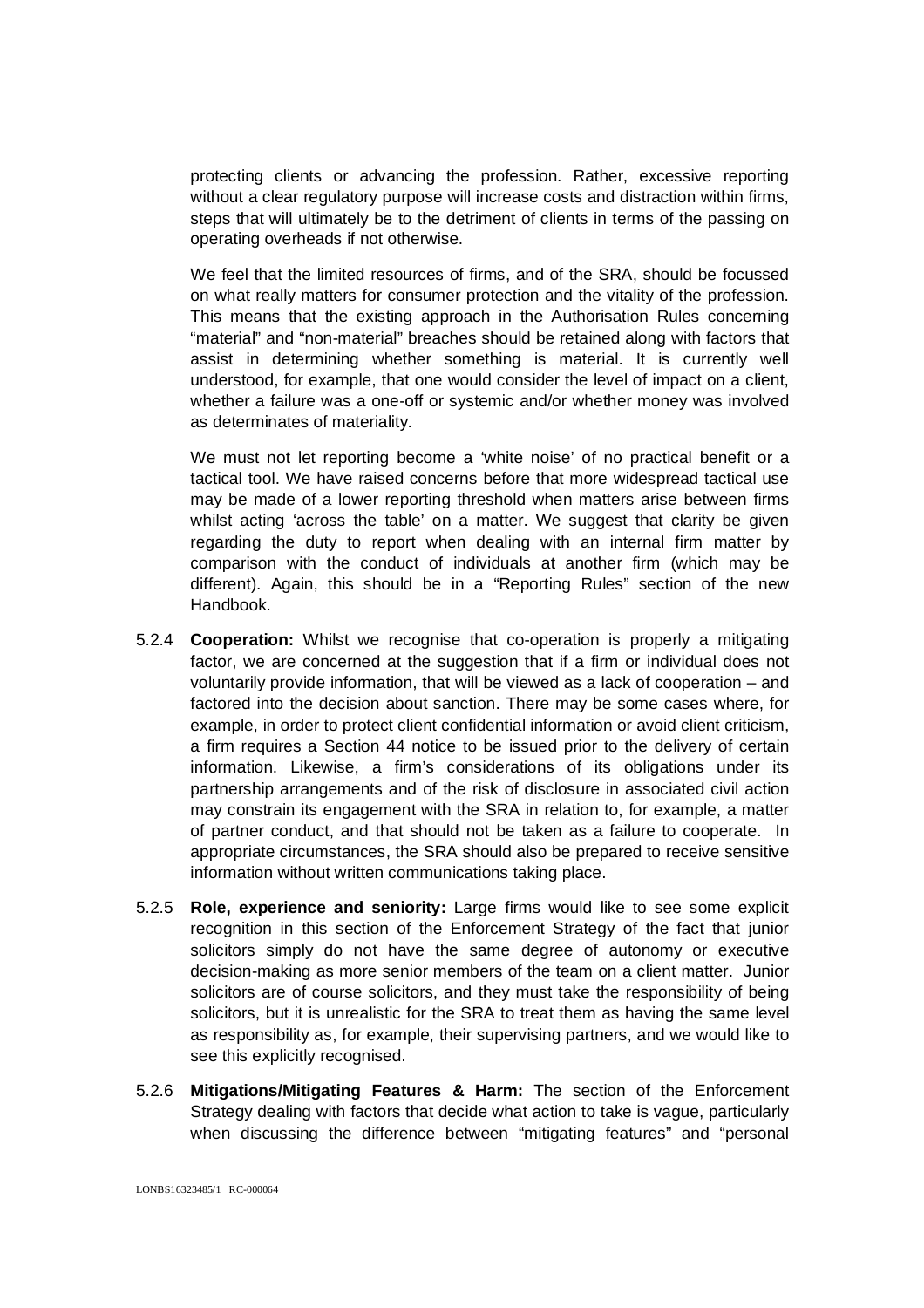mitigation". We also consider that "no harm" occurring would be relevant and ought to be a factor in a decision not to progress a matter further; even, in certain circumstances, where a clear breach of the Code occurred.

We have argued above that the disciplinary regime should be clear and certain and should avoid leaving unnecessary subjective judgement to the SRA decision-maker. The proposed position falls short of that. For example, the mitigation section creates the possibility that an SRA decision-maker could decide what should be an appropriate outcome, based perhaps on subjective beliefs, a personal moral code or prevailing social attitudes at the time.

- 5.2.7 **Concurrent investigations:** There is a risk here of contradicting (or restating without sufficient clarity) the existing guidance on parallel investigations. The ICO example given in the text is a good one, but we suggest it be added into the existing guidance on parallel investigations.
- 5.2.8 **Negligence as a regulatory matter:** We are concerned that the suggestion in the draft Enforcement Strategy that the SRA would look at errors of law or professional judgement in a disciplinary context. The SRA might rightly ask questions of a firm where errors are uncommonly prevalent, but ordinarily, the SRA should be asking whether there has been a breach of supervision or competency requirements at the firm level, rather than focussing on whether a civil standard of care has been met. We believe strongly that the position set out in **Connolly v Law Society** ([2007] EWHC 1175 (Admin) Stanley Burnton J at p62) and elsewhere i.e. that "generally the honest and genuine decision of a solicitor on a question of professional judgment does not give rise to a disciplinary offence" should continue to apply. If the Enforcement Strategy is not very carefully worded in this regard, the SRA could become a cost-free forum for speculative civil claims.
- 5.2.9 **Level of fines:** We do not accept the proposition that the size of a firm alone necessarily justifies a more substantial enforcement approach i.e. larger fines for larger firms. Moreover the structure of the organisation in question is highly relevant since some of our member firms form part of global practices while in fact only having a comparatively small presence in England & Wales.

We suggest it is relevant to bear in mind that larger firms already contribute more to sums levied on the profession through practising certificates. Further, largely because they tend to invest more in risk management, large law firms also present a lower level of risk to clients or to the profession. Finally we suggest also that it would be fair for the SRA to recognise that sanctions imposed publicly on larger firms are in effect already more harsh, in that adverse publicity and harm to reputation invariably follows: there is a direct correlation between the level of that negative publicity and the size/ profile of the firm.

5.2.10 **Private Life:** The current provisions of the SRA Practising Regulations provide a clear list of what outside matters are reportable. In the absence of any evidence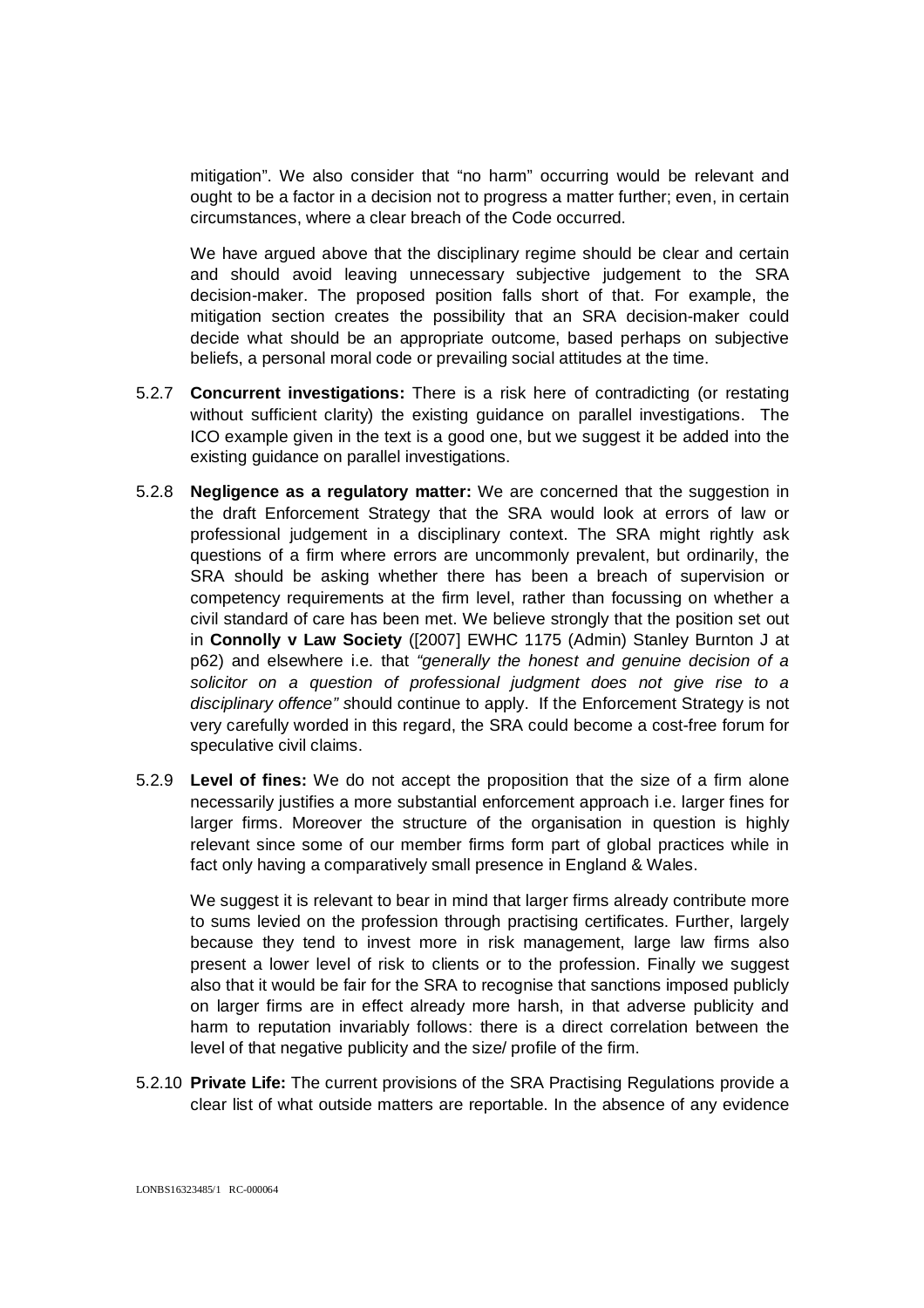that a widening of the circumstances considered to be relevant is needed to protect clients we do not believe that the proposed changes are warranted.

5.2.11 **Firm/Individual responsibility for breach**: There is insufficient clarity concerning when the SRA would take action against a firm, as compared to an individual, where there is a breach and vice versa. As the SRA has opted for a separate Code for individuals and firms, it should now be possible for the SRA to make explicit the criteria for deciding when a firm will be investigated and prosecuted, and when an individual. The controlling principle should be that entities should be disciplined when they breach their Code and individuals disciplined when they breach their Code, and that the actions and knowledge of individuals should not routinely be attributed to the entity. Clearly, as indicated above, it is right that entities should, in principle, be disciplined for serious systemic failures (such as supervision failures) but, in our view, individuals should not be disciplined in respect of one off acts or omissions which amount to mere negligence.

## 5.3 **Review Powers and Time Periods: SRA Regulatory and Disciplinary Procedure Rules**

- 5.3.1 Our principal concern here is the practical one of re-balancing the expectations of firms and the SRA respectively during the investigation process. Firms recognise that the SRA has limited resources and various stakeholders to consult and align, particularly in substantial or complex matters, and would ask that the SRA afford them the same recognition. At present, firms and individuals are expected to commit to a particular timetable for their input at various stages of an investigation, that timetable is invariably very short (usually 14 days), and they are given little flexibility. By contrast, those firms and individuals are given no indications whatsoever (let alone certainty) as to when they can expect the SRA to take its next step or to reach a decision. We are aware of some investigations which have gone on for years. This leads to excessive anxiety for individuals – sometimes with a chilling effect on their practices – and for firms, great challenges in planning, resourcing, and communicating.
- 5.3.2 A second concern relates to the question of seeking to agree 'outcomes'. This is clearly a growing trend, and there are good reasons for it. In particular, it can be a means of conserving limited resources and enabling individuals to 'move on'. But we consider that a clearer protocol or framework for dealing with agreed outcomes – and what should happen if the SDT declines to sanction them would be desirable. In particular, it should be recognised that 'plea bargains' are often proposed to provide closure. Especially where there is growing evidence that the SDT has been pushing back on agreed outcomes, it would be unfortunate if uncertainty (for example, as to whether the SRA will continue fully to support an agreed outcome, if challenged by the SDT) were to discourage parties from seeking consensual resolutions.